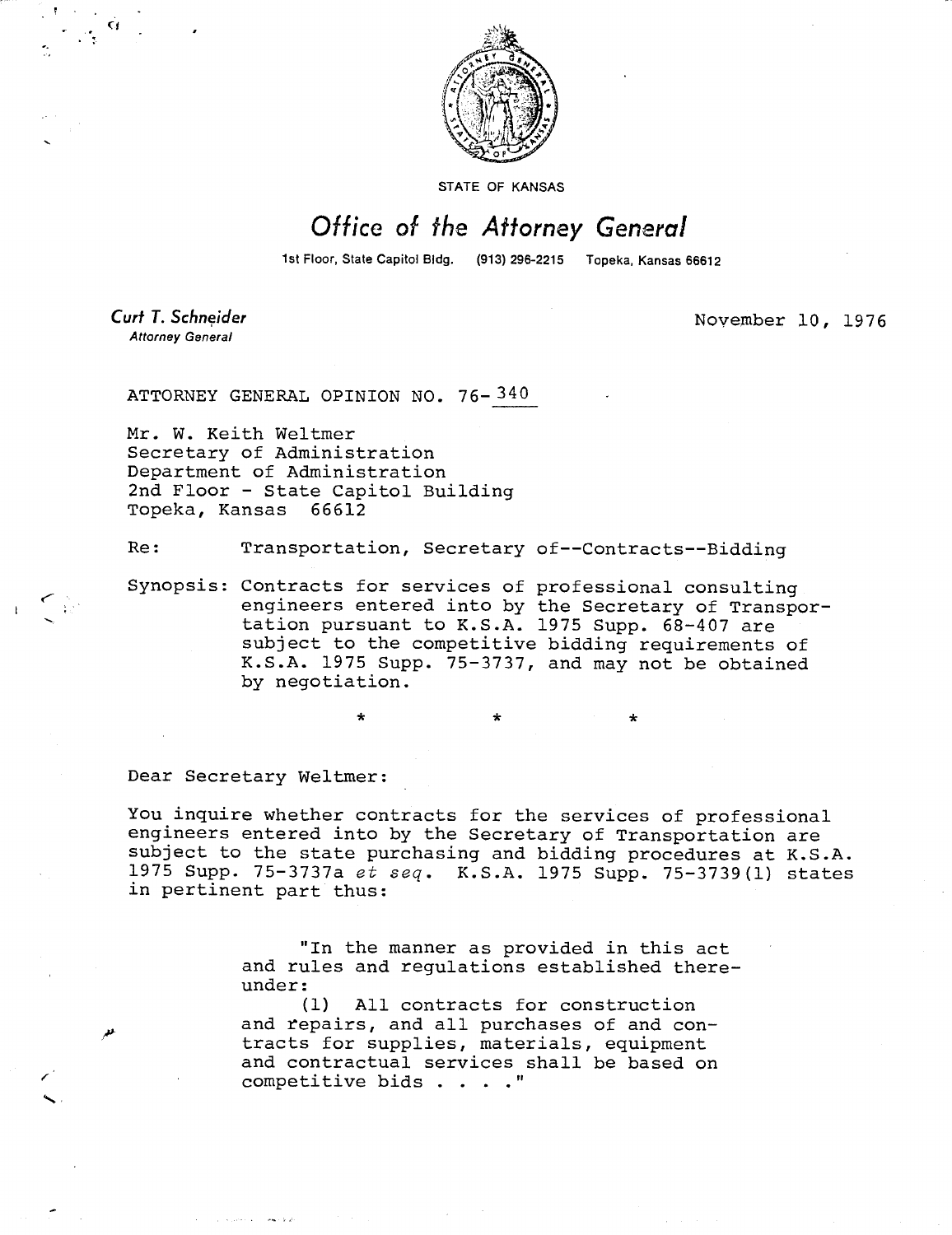Mr. W. Keith Weltmer Page Two November 10, 1976

 $\frac{1}{2}$ 

 $\left\langle \begin{array}{c} 0 \\ 0 \end{array} \right\rangle$ 

Subsection (6) of this section exempts highway construction contracts thus:

> "Notwithstanding anything herein to the contrary, all contracts with independent concerns for the construction, improvement, reconstruction and maintenance of the state highway system and the acquisition of rightsof-way for state highway purposes shall be advertised and let as now or hereafter provided by law."

K.S.A. 1975 Supp. 68-410 specifies the procedure to be followed in the letting of such contracts as fall within this subsection (6). A contract for professional engineering services is not itself a contract for the "construction, improvement, reconstruction, and maintenance of the highway system," and thus is not exempt from K.S.A. 1975 Supp. 75-3739(1) by subsection (6) thereof.

The question is raised whether contracts for such services may be obtained by negotiation by the Secretary under K.S.A. 1975 Supp. 68-407, without resort to the bidding requirements cited above. K.S.A. 1975 Supp. 68-407 states thus:

> "The secretary of transportation is authorized to perform all work, or to enter into, perform and require the performance of all contracts incident to the construction, improvement, reconstruction and maintenance of the state highway system and shall take such steps as will give the provisions of this act full force and effect and do and perform all other duties required by law . . . ."

First, it is suggested that professional engineering services are "professional services," and do not fall within the "contractual services" which are required by K.S.A. 1975 Supp. 75-3737(1) to be obtained by competitive bidding. In my judgment, the term "contractual services" as it appears in that statute clearly includes professional engineering services. Professional services are just as contractual as are quasi-professional or nonprofessional services. The bidding requirement of K.S.A. 1975 Supp. 75-3737 (1) applies not only to contracts for "construction and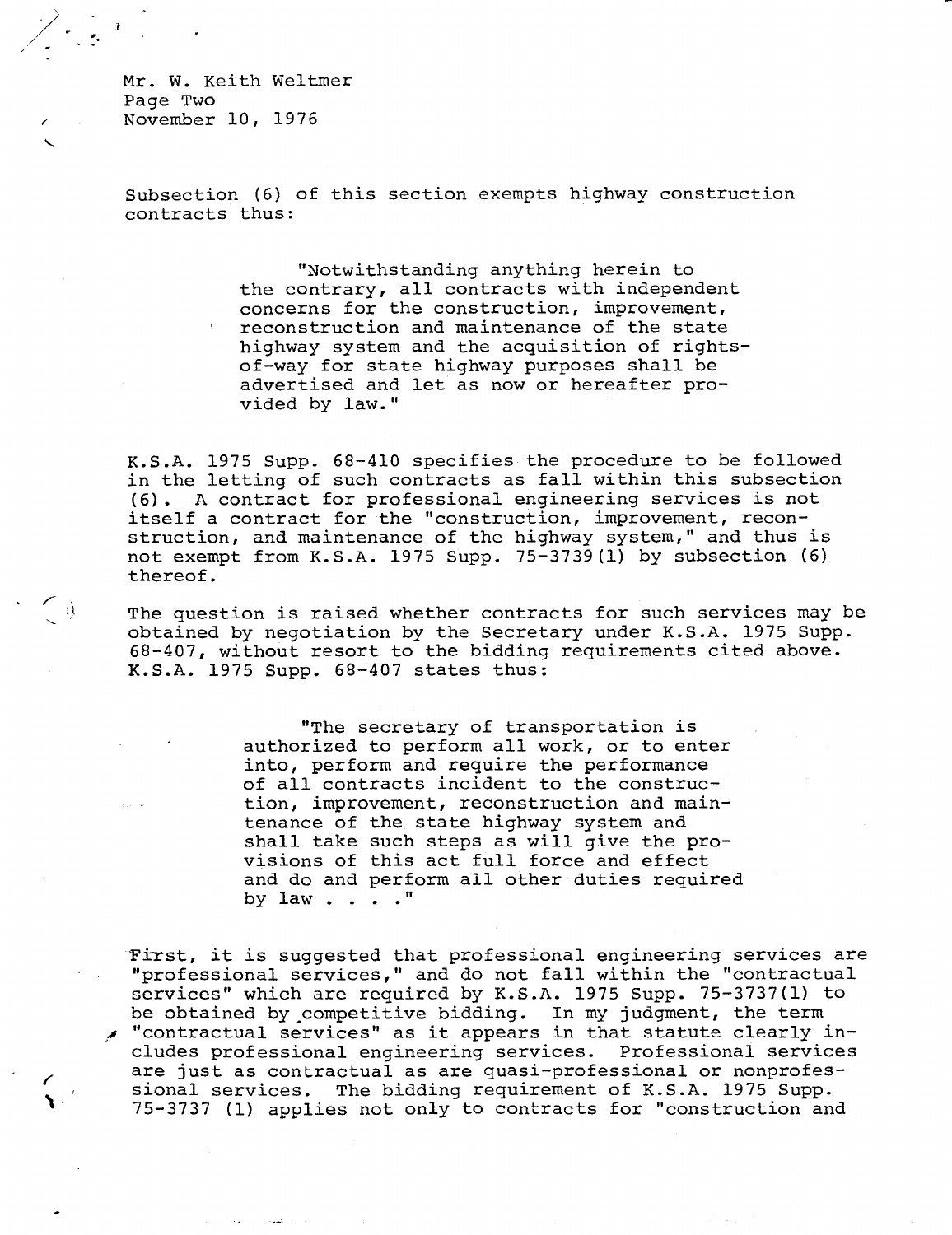Mr. W. Keith Weltmer Page Three November 10, 1976

 $\mathcal{H}^+$ 

- 4)

repairs," but also to "all purchases of and contracts for supplies, materials, equipment and contractual services." [Emphasis supplied.] It is suggested by counsel for the Secretary of Transportation that the term "contractual services" relates only to construction and repairs, supplies, materials, and equipment, and that "contractual services" which are subject to competitive bidding are similarly restricted,  $i.e.$ , the services sought to be bid must relate to construction and repair, or the furnishing and maintenance of supplies, materials and equipment. In my judgment, there is no basis whatever for such a restrictive interpretation. The statute is clear, unambiguous, and comprehensive. The word "all" appears twice in the opening words of K.S.A. 1975 Supp. 75-3739(1) to emphasize that not only "[a]ll contracts for construction and repair," but also "all purchases of and contracts" for not only supplies, materials and equipment, but also contractual services, shall be based upon competitive bids. Professional engineering services are plainly contractual services and as such are subject to this provision.

We are referred to the use of the phrase "consultant or professional services" in the Research Foundation Act, K.S.A. 76-2a01 et seq., repealed in 1974. The act was not in pari materia with the Kansas purchasing law, and if it were so regarded, it reflects no legislative purpose to qualify or restrict the scope of the term "contractual services" as it was first enacted in 1953 in that law.

The further question remains whether, even if professional services are subject to the competitive bidding procedures administered by the Purchasing Division, they are exempted therefrom by K.S.A. 1975 Supp. 68-407, supra. That provision authorizes the Secretary to enter into all contracts "incident to the construction, improvement, reconstruction and maintenance of the state highway system." Nothing in this section exempts any contract from competitive bidding. The bidding requirements of K.S.A. 1975 Supp. 75-3737 apply to all contracts of the Secretary of Transportation, as well as to all contracts of other state agencies, except when and as particular classes of contracts are exempted by the terms of that provision itself, as are highway construction contracts, or when otherwise expressly exempted by some other provision of law. K.S.A. 1975 Supp. 68-407 is not such a provision. It is no more than the contractual authority which the Secretary must have in order to administer the affairs of the Department. Contracts entered into thereunder are subject to all other laws of the state, including the purchasing laws, as are contracts of other state agencies. If any exemption from the purchasing laws was intended by the legislature in its enactment of K.S.A. 1975 Supp. 68-407, it was expressed with excessive subtlety, for any such intention is entirely concealed. That provision empowers the Secretary of Transportation to execute all contracts "incident to the construction, improvement,